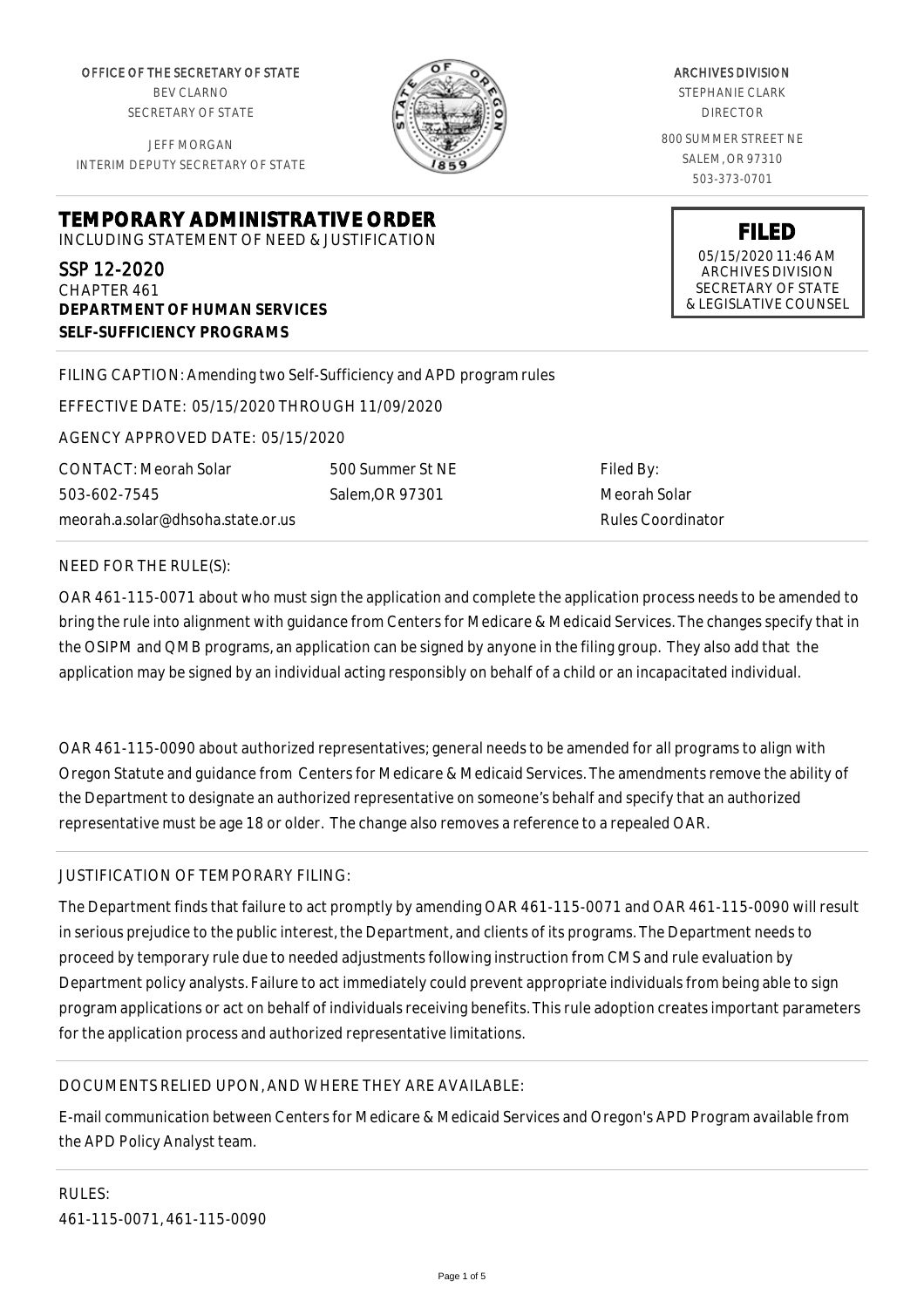# AMEND: 461-115-0071

RULE SUMMARY: OAR 461-115-0071 about who must sign the application and complete the application process is being amended to specify that in the OSIPM and QMB programs, an application can be signed by anyone in the filing group. It is also being amended to add that the application may be signed by an individual acting responsibly on behalf of a child or an incapacitated individual. This amendment brings the rule into alignment with guidance from Centers for Medicare & Medicaid Services.

CHANGES TO RULE:

# 461-115-0071

Who Must Sign the Application and Complete the Application Process ¶

(1) In the ERDC and TANF programs, the following individuals must sign the application and complete the application process:¶

(a) In the ERDC program, a caretaker (see OAR 461-001-0000).¶

(b) In the TANF program, at least one caretaker relative (see OAR 461-001-0000).¶

(2) In the EA program:¶

(a) A caretaker relative must sign the application and complete the application process for a child (see OAR 461-

001-0000). If the child is not living with a caretaker relative, another adult may act on behalf of the child.¶

(b) If the caretaker relative lives with a spouse (see OAR 461-001-0000), both must sign the application.¶ (c) A dependent child 18 years of age who applies must sign the application and complete the application

process.¶

(3) In the GA, OSIP, OSIPM, and QMB programs,¶

(a) At least one of the following individuals must sign the application and complete the application process:¶ (A) A member of the filing group (see OAR 461-115-0310) 18 years of age or older requesting assistance. I (B) For individuals applying for long-term care (see OAR 461-001-0000) services, the individual's community spouse (see OAR 461-001-0030) who lives with the individual or who was living with the individual immediately prior to the continuous period of care (see OAR 461-001-0030).¶

(C) The authorized representative (see OAR 461-115-0090).¶

(D) If a signature cannot be obtained under paragraphs (A) through (C) of this subsection, anyone 18 years of age or older acting responsibility on behalf of a child under age 18 or an incapacitated individual.¶

(b) If the applicant dies prior to the determination of eligibility for OSIPM, the application may be processed if the Department receives the information required to determine eligibility under OAR 461-115-0190(1).¶

(4) In the REF and REFM programs, at least one adult (see OAR 461-110-0430) member of the filing group (see OAR 461-110-0430) must sign the application.¶

(5) In the SNAP program, at least one of the following individuals must sign the application and complete the application process:¶

(a) An adult (see OAR 461-110-0370) or primary person (see OAR 461-001-0015) in the filing group (see OAR 461-110-0370).¶

(b) An adult or primary person excluded from the filing group under OAR 461-110-0370(8)(b).¶

(c) The authorized representative (see OAR 461-001-0000, 461-115-0090, and 461-135-0510) of the filing group.¶

(6) An individual required to sign the application but unable to sign may sign with a mark, witnessed by an employee of the:¶

(a) Branch office (see OAR 461-001-0000); or¶

(b) Public institution (see OAR 461-135-0950), when the individual applying is an inmate (see OAR 461-135- 0950) and is applying for benefits under the OSIPM program.

Statutory/Other Authority: ORS 411.060, 411.070, 411.404, 411.816, 412.049

Statutes/Other Implemented: ORS 411.060, 411.070, 411.081, 411.087, 411.400, 411.404, 411.816, 412.049, 42 CFR 435.907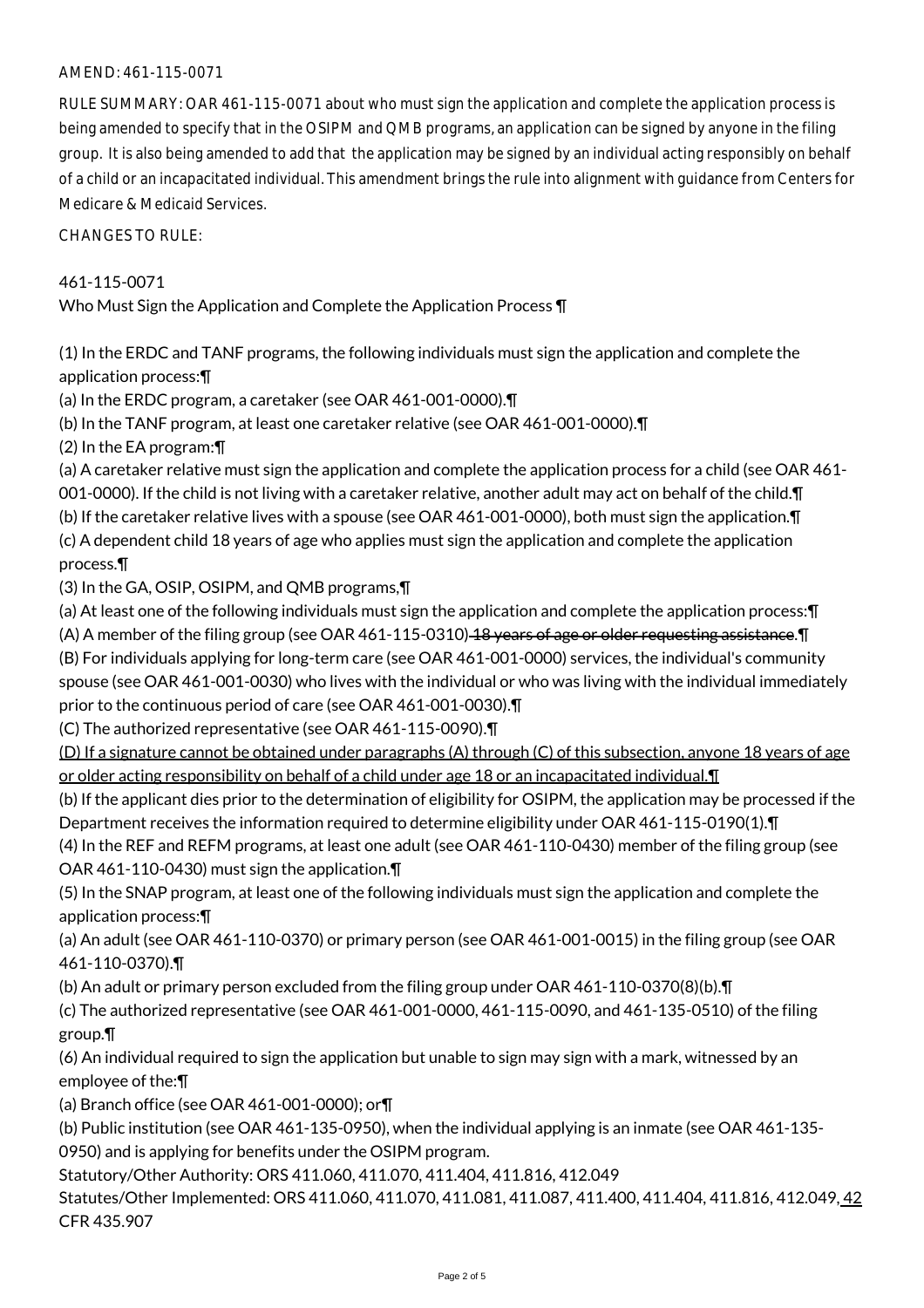## AMEND: 461-115-0090

RULE SUMMARY: OAR 461-115-0090 about authorized representatives; general is being amended for all programs to remove the ability of the Department to designate an authorized representative on someone's behalf. It is also being amended to specify that an authorized representative must be age 18 or older and to remove a reference to a repealed OAR. These amendments are being made to align with Oregon Statute and guidance from Centers for Medicare & Medicaid Services.

CHANGES TO RULE:

## 461-115-0090

Authorized Representatives; General ¶

 $(1)$  "Authorized representative" means an individual  $\theta$  and  $\theta$  years or older or anorganization permitted by this rule to act on behalf of an applicant or beneficiary in assisting the applicant or beneficiary with their application, renewal of eligibility, and other on-going communications with the Department.¶

(2) "Department" in this rule refers to the Department of Human Services and the Oregon Health Authority.¶ (3) "Eligibility determination group" in this rule refers to all individuals whose financial and non-financial information are considered in determining program eligibility.¶

(4) In the TA-DVS program, an authorized representative (see section (1) of this rule) may not be established.¶ (5) An authorized representative designated for one program is the authorized representative for all programs and benefits of the head of household (see OAR 461-001-0015), primary person (see OAR 461-001-0000), or primary contact (see OAR 410-200-0015), excluding the TA-DVS program and not when the exception in subsection (6)(c) of this rule applies.¶

(6) Unless limited elsewhere in this rule, an authorized representative may do any of the following:¶

(a) With the exception of the authorized representative designation form and subject to the exception in subsection (c) of this section: complete, sign, and submit any applications, renewals, or documents on behalf of the applicant or beneficiary.¶

(b) Receive copies of notices and other communications from the Department for the applicant or beneficiary.¶

(c) Act on behalf of the applicant or recipient by reporting information and submitting requests to the Department, except an individual's long-term care (see OAR 461-001-0000) services provider may not serve as the designated representative (see OAR 411-004-0010) or representative (see OAR 411-028-0010 and OAR 411-030-0020) of the individual for long-term care services.¶

(7) The following individuals may appoint an authorized representative on a form designated by the Department subject to the limitations listed in sections (4), (5), and (8) - (12) of this rule, unless the individual is included in the eligibility determination group (see section 3 of this rule) solely for the purpose of determining eligibility based on tax filing status:¶

(a) The head of household, primary person, or primary contact of any age.¶

(b) Any individual age 18 and older who is included in each eligibility determination group of the head of household, primary person, or primary contact.¶

(c) An individual given legal guardianship or power of attorney for an individual age 18 and older who is included in each eligibility determination group of the head of household, primary person, or primary contact.¶

(d) If the Department has determined that an authorized representative is needed based on the physical or mental capacity of an individual to handle their own affairs, and an authorized representative has not been designated by the individual, the Department may appoint one.¶

(8) The Department may accept a designation of an authorized representative via any of the following methods, which must include either a handwritten or electronic signature of both the individual designating the authorized representative and the authorized representative:¶

(a) The Internet.¶

(b) E-mail.¶

(c) Mail.¶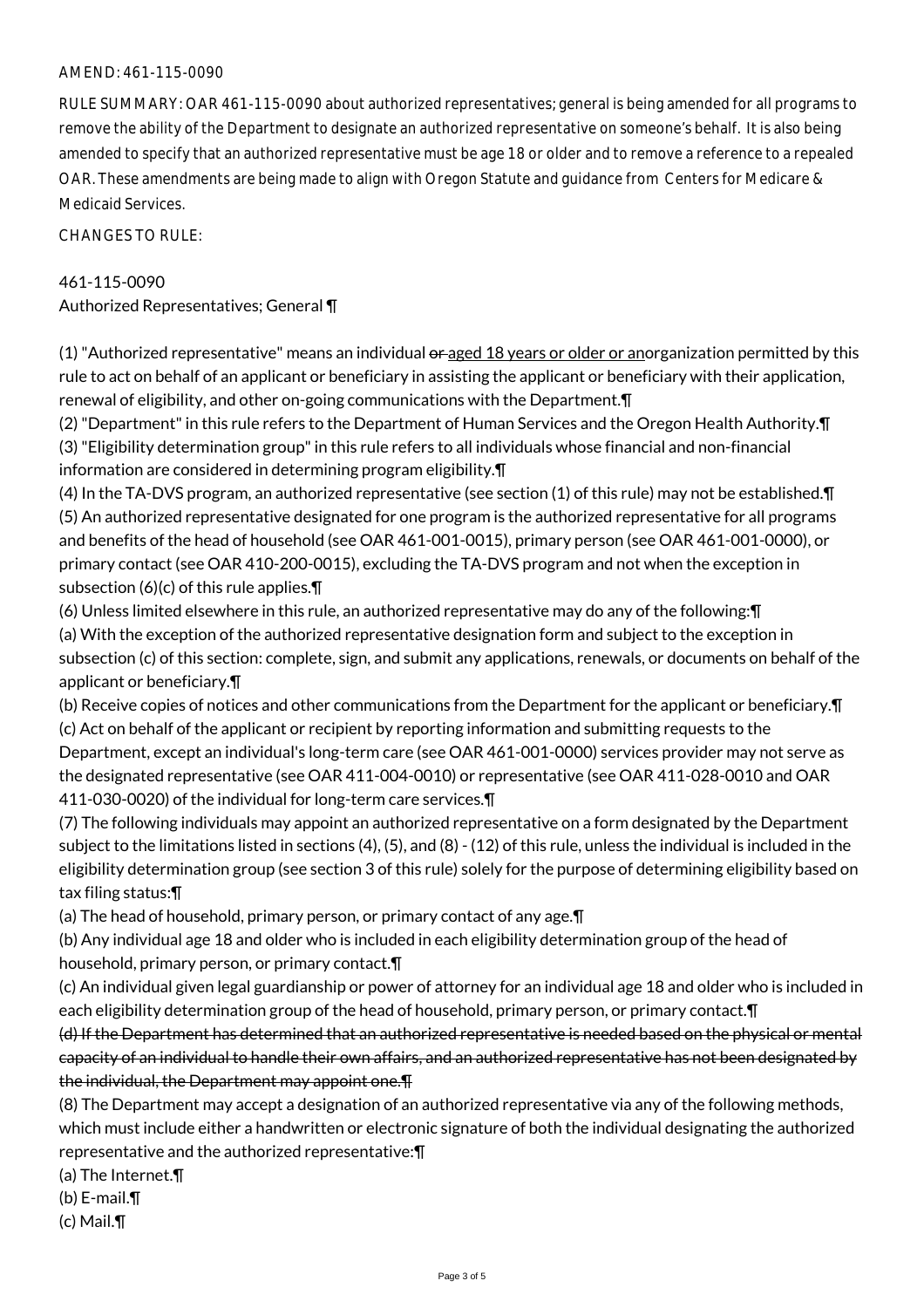(d) Telephonic recording.¶

(e) In person.¶

(f) Other electronic means.¶

(9) The following may not serve as an authorized representative: ¶

(a) An individual serving an Intentional Program Violation (see OAR 461-195-0601), unless the Department determines no one else is available to serve as the authorized representative.¶

- (b) Homeless meal providers (see 7 CFR 271.2) for homeless SNAP recipients.¶
- (c) A person who may cause harm to the individual.¶
- (d) A person who may have a conflict of interest.¶

(e) Department employees or an employee of a contractor involved in the certification or issuance processes for Department program benefits, unless a designated Department official determined no one else is available to serve as an authorized representative and has given approval.¶

(f) Retailers who are authorized to accept Department Electronic Benefit Transfer (EBT) cards, unless a designated Department official determined no one else is available to serve as an authorized representative and has given approval.¶

(10) An individual who resides in a drug or alcohol residential treatment facility identified in OAR 461-135-05510 may apply for SNAP program benefits only through an authorized representative. The authorized representative must be a designated employee of the treatment center. The employee must complete the authorized representative form designated by the Department and follow the responsibilities in OAR 461-115-0145 and OAR 461-135-0550. ¶

(11) An individual with a disability (see OAR 461-001-0015) who participates in the SNAP program while residing in a group living (see OAR 461-001-0015) arrangement (GLA) may apply through an authorized representative or on their own behalf. The GLA must determine if a resident may apply on their own behalf based on the physical and mental ability of the resident to handle their own affairs. If the authorized representative is a designated employee of the GLA, the employee must complete the authorized representative form designated by the Department and follow the responsibilities in OAR 461-115-0145.¶

(12) While the individual is residing in a correctional facility or during a temporary period of hospitalization that occurs outside of the correctional facility, a designee of a correctional facility may apply for the OSIPM and QMB programs on behalf of an individual for the purpose of establishing eligibility for medical assistance.¶

(a) The designee may obtain information necessary to determine eligibility for medical assistance, including the person's Social Security number or information that is not otherwise subject to disclosure under ORS 411.320 or ORS 413.175. ¶

(b) The information obtained under subsection (a) of this section may be used only for the purpose of assisting the person in applying for medical assistance and may not be re-disclosed without the authorization of the individual.¶

(13) The authorized representative must maintain the confidentiality of any information provided by the Department regarding the represented individual.¶

- (14) An individual or organization ceases to be an authorized representative when:¶
- (a) A represented individual notifies the Department that the designation is terminated;¶
- (b) A represented individual appoints a different authorized representative;¶

(c) The authorized representative notifies the Department that the designation is terminated;¶

(d) The Department determines the authorized representative is no longer permitted to be the authorized representative; or¶

(e) There is a change in the legal authority upon which the individual or organization's authority was based.¶

(15) An authorized representative may be subject to an overpayment (see OAR 461-195-0501 and OAR 461-195-

0541) in addition to other penalties. These other penalties include:¶

(a) In GLA or drug or alcohol residential treatment facilities, the facility may be prosecuted under applicable federal or state law.¶

(b) For an authorized representative not covered by subsection (a) of this section, the Department may prohibit